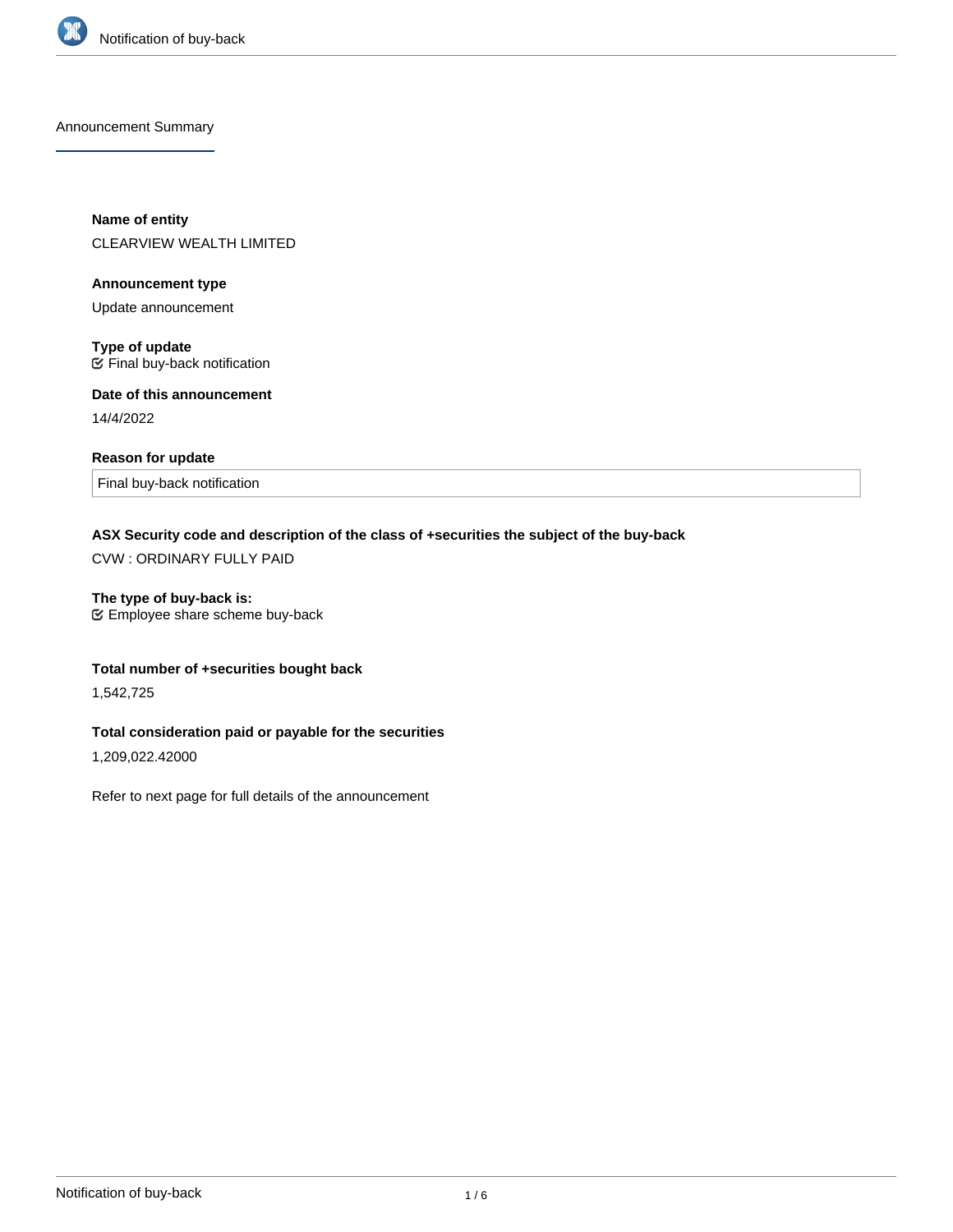

Part 1 - Entity and announcement details

## **1.1 Name of entity**

CLEARVIEW WEALTH LIMITED

We (the entity named above) provide the following information about our buy-back.

| 1.2 Registration number type |  |
|------------------------------|--|
| ABN                          |  |

**Registration number** 83106248248

## **1.3 ASX issuer code**

CVW

**1.4 The announcement is** Update/amendment to previous announcement

#### **1.4a Type of update** Final buy-back notification

## **1.4b Reason for update**

Final buy-back notification

## **1.4c Date of initial notification of buy-back**

7/4/2022

## **1.4d Date of previous announcement to this update**

7/4/2022

#### **1.5 Date of this announcement**

14/4/2022

# **1.6 ASX Security code and description of the class of +securities the subject of the buy-back**

CVW : ORDINARY FULLY PAID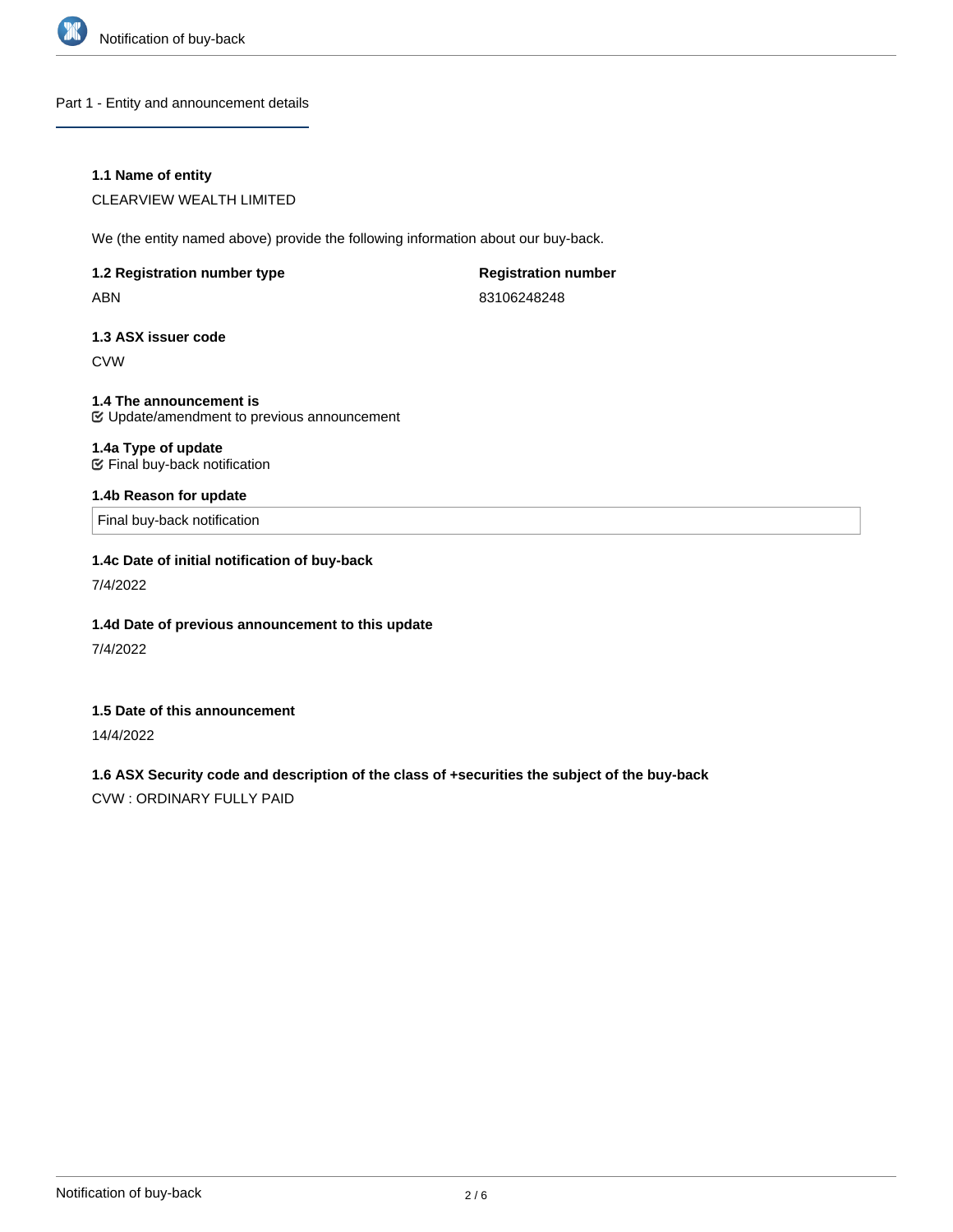

# Part 2 - Type of buy-back

- **2.1 The type of buy-back is:**
- Employee share scheme buy-back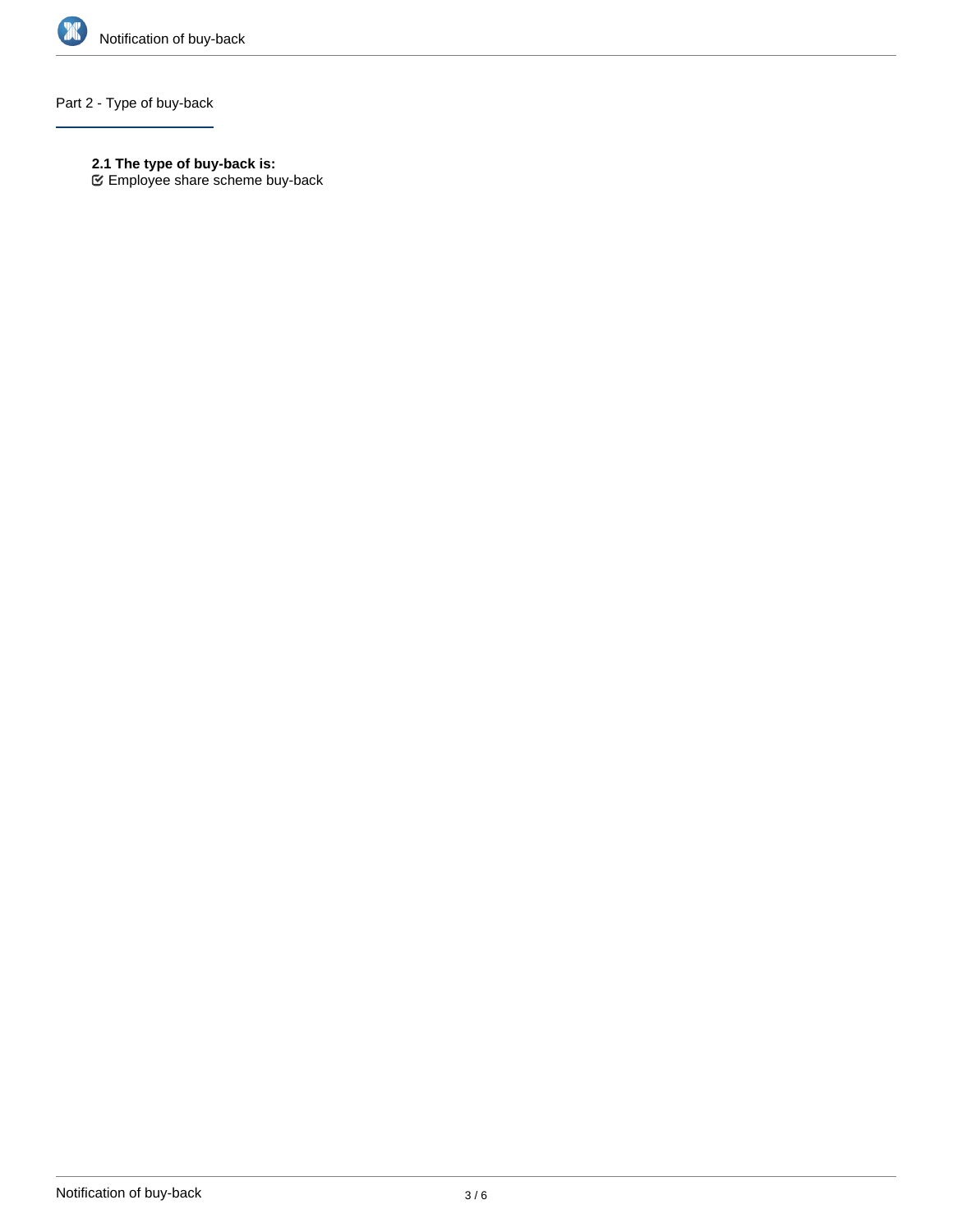

Part 3 - Buy-back details

Part 3A - Details of +securities, price and reason

**3A.1 Total number of +securities on issue in the class of +securities to be bought back**

662,581,373

**3A.2 Total number of +securities proposed to be bought back**

1,542,725

**3A.9 Are the +securities being bought back for a cash consideration?** No

#### **3A.9b Please describe the consideration being provided to buy back the +securities**

The consideration is the lower of the aggregate price paid by the relevant employee to acquire the individual parcel of ESP shares and the total amount owing by the employee in relation to the associated loan facility.

Part 3B - Buy-back restrictions and conditions

**3B.1 Does the buy-back require security holder approval?** No

**3B.3 Are there any other conditions that need to be satisfied before the buy-back offer becomes unconditional?** No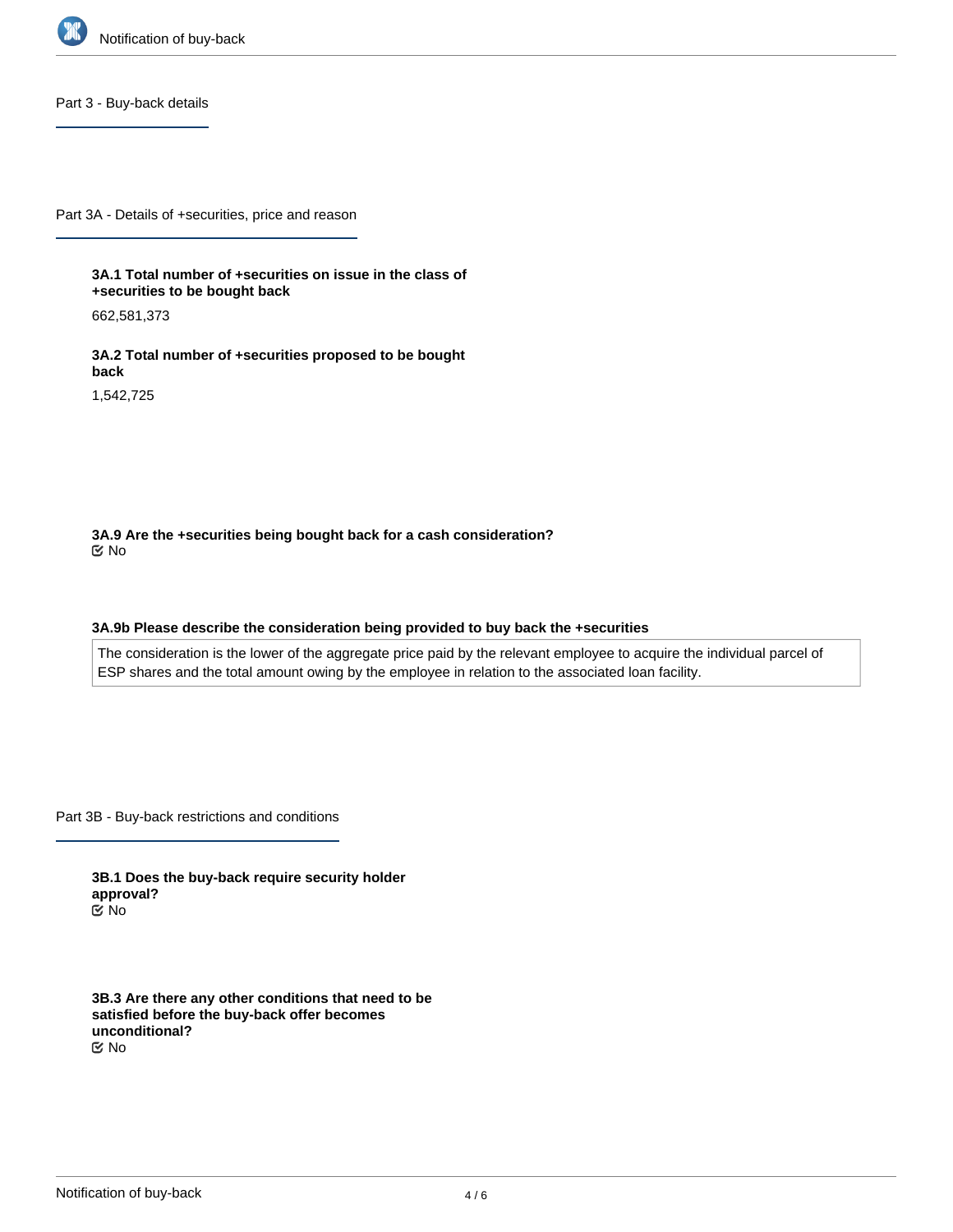

# Part 3C - Key dates

## **Employee Share Scheme, Selective and Other Buy-Backs**

**3C.1 Anticipated date buy-back will occur**

12/4/2022

Part 3D - Other Information

## **3D.1 Any other information the entity wishes to notify to ASX about the buy-back**

Under the Executive Share Plan (ESP), the Company is conducting an employee share plan buy-back from ex-employees who were issued shares under the ESP, subject to certain vesting or other conditions which have not been satisfied within the time specified or have become incapable of being satisfied.